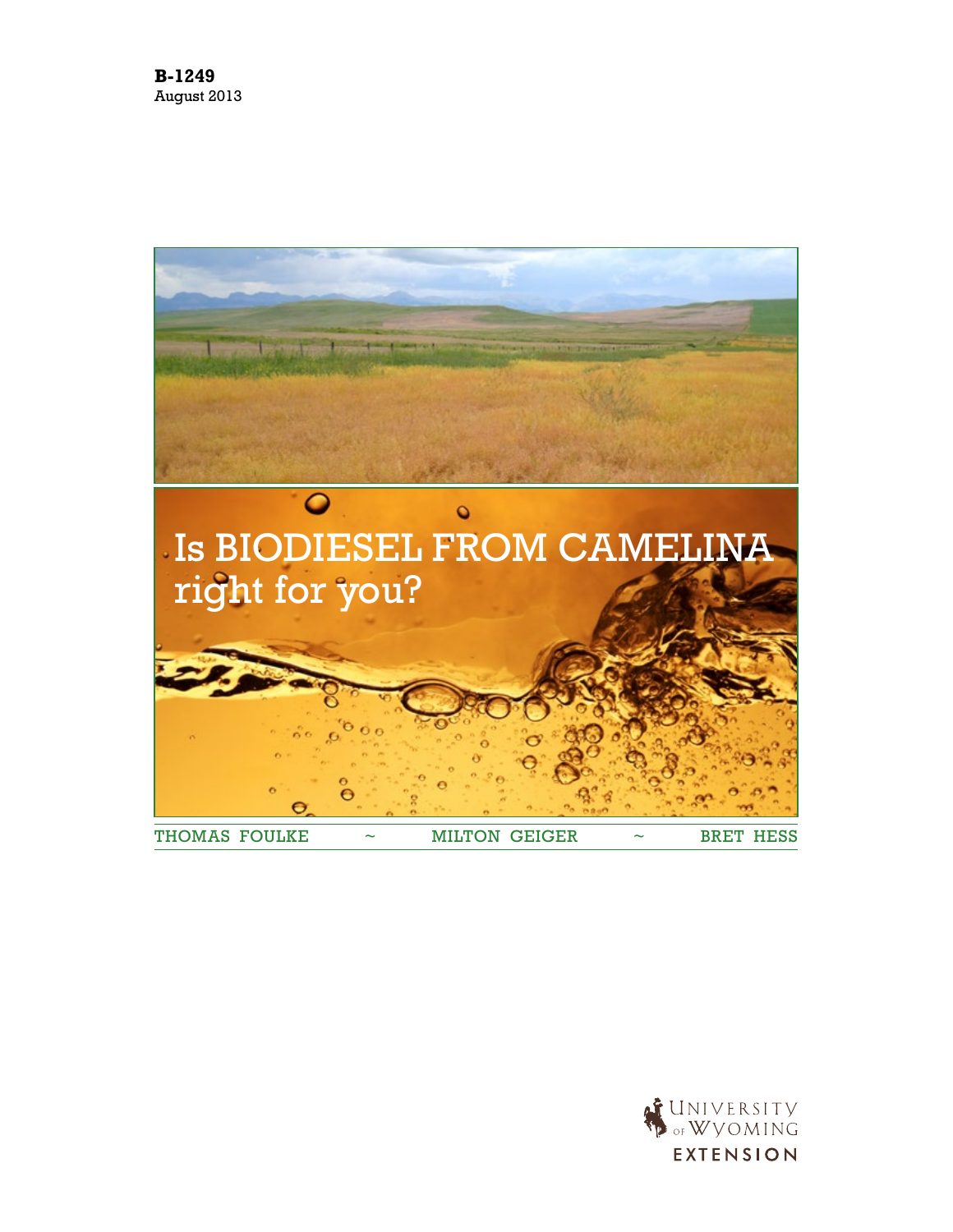# Is Biodiesel from Camelina right for you?

Authors:

Thomas Foulke Milton Geiger Bret Hess

The authors are Senior Research Scientist, Extension Energy Coordinator, and Professor respectively in the University of Wyoming College of Agriculture and Natural Resources, Laramie, Wyoming.

Senior Editor: Steven L. Miller, College of Agriculture and Natural Resources, Office of Communications and Technology

Graphic Designer: Bernadette van der Vliet, College of Agriculture and Natural Resources, Office of Communications and Technology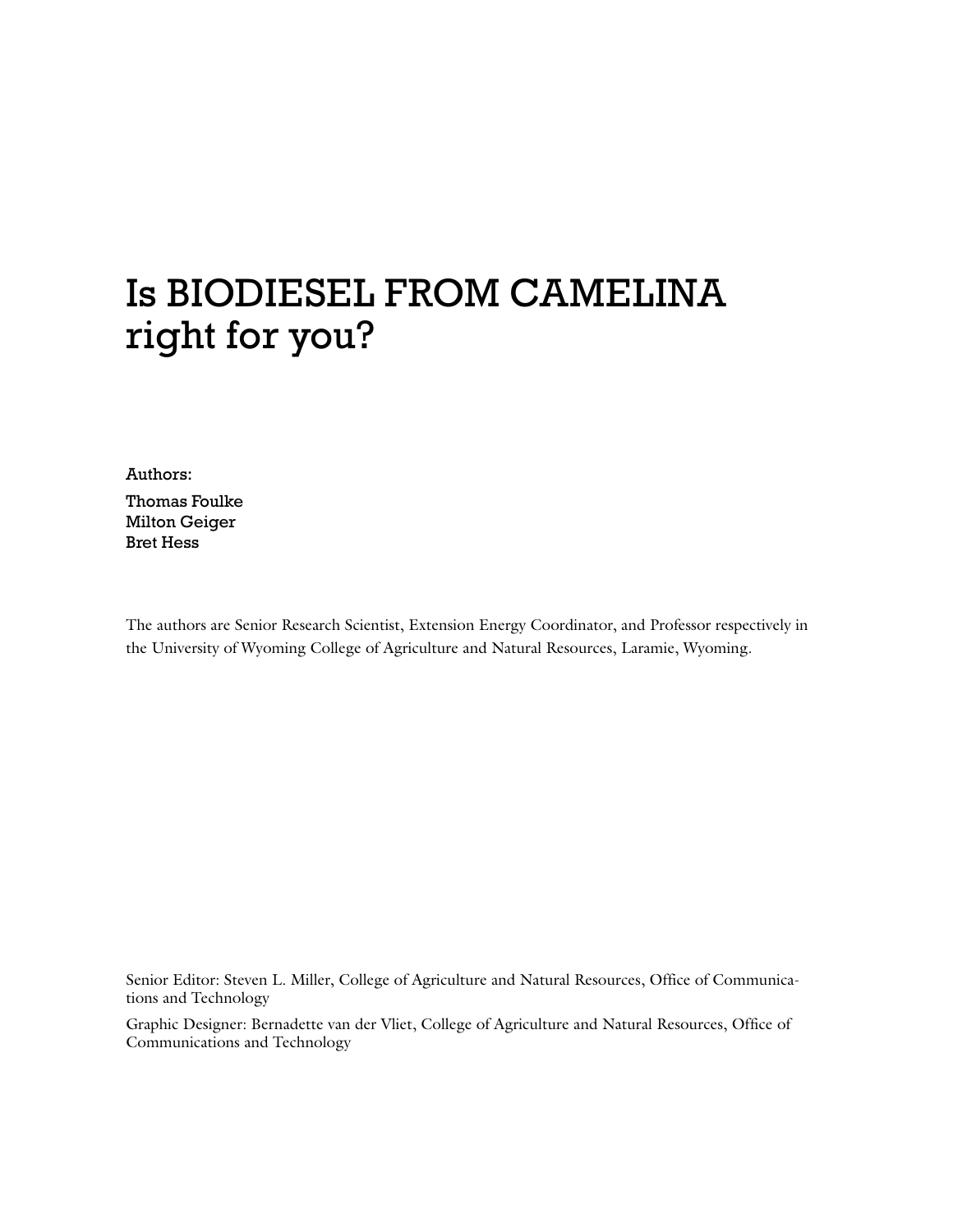Have you been thinking about adding on-farm biodiesel production to your operation? Are you concerned about rising and volatile energy prices? Do you have the desire for personal energy independence? Do you want to promote cleaner energy? Figure 1 shows the average annual retail fuel price (including taxes) for the Rocky Mountain region from 1994 through 2012. Prices were fairly stable until 2002 before starting their ascent. The cause of the price rise has been attributed to demand for fuel in developing countries—particularly China. The Great Recession caused a decrease in demand, and prices fell in 2008-2009. Since then, however, prices have strengthened and moved above their 2008 peak.

There are many factors farmers should take into account before making a significant investment in not only equipment but also in land and labor. Thinking about on-farm biodiesel production from an enterprise perspective is more appropriate. The investment parameters are similar to any other enterprise; but instead of profit, cost savings, is the principle measure of success (i.e., the amount of money not spent on feed and fuel). In this bulletin, we investigate the tradeoffs for a potential on-farm biodiesel production enterprise from dryland camelina to understand when and if it can be economically viable.



**Figure 1**. Rocky Mountain Region Retail No. 2 Diesel Fuel Price, 1994-2012\*.

*\*Average annual price, PADD 4. Source EIA, 2013*.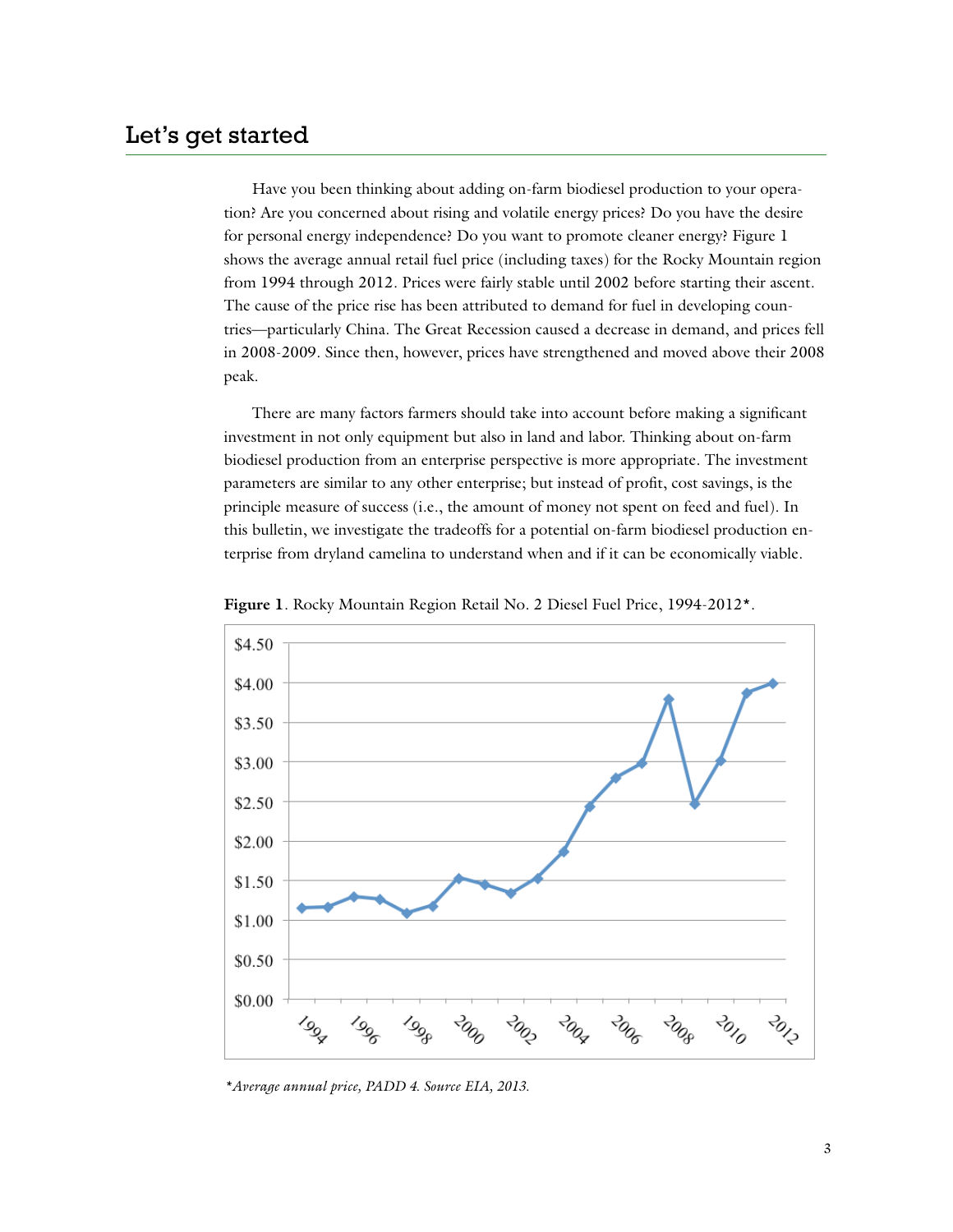What is camelina and why are we interested in it for biodiesel production? Much of the current biodiesel production comes from soybeans, but biodiesel competes for grain with livestock and other food uses. This can have adverse effects on prices and contributes to the ethical "food for fuel" dilemma. More importantly for farmers in the arid West, soybeans do not grow well in the West without irrigation, which makes them expensive and unattractive for biodiesel production in this region. And finally, camelina has two anti-nutritional factors. It is high in euricic acid and glucosinolates, which limits the amount of meal that can be fed. These factors limit camelina's feed potential and its competition with feed grains. This means camelina has more potential for production in the West with less competition with other feed and food crops. Still, worth noting is that land used to grow camelina, even fallow land, may impact that land's productivity for later food production.

Camelina (Camelina sativa) is a brassica and in the same family as mustard, cabbage, and broccoli. It is a drought-tolerant crop researchers at the University of Wyoming and Montana State University have been investigating for use as a substitute for fallowing in a wheat-fallow rotation scheme. Evidence of camelina cultivation in Europe has been found from 5,000 years ago (Putnam et al., 1993). However, it is a new crop for the western United States, where cultivation began in the 1980s (Robinson, 1987 and McVay and Lamb, 2008). Acreage planted had been growing for a number of years, but recently has slipped as higher wheat prices have dampened farmer enthusiasm for newer crop varieties with more risky, less-developed markets.

## Our Approach

To understand the biodiesel production process, the best approach would be to build a system and track the costs and returns (cost savings) and document problems encountered. That was not possible for us due to lack of resources. Instead, our approach is to estimate the costs for a system based on a chosen production process. For this we selected the process outlined in Biodiesel Basics and Beyond by Kemp (2006). Kemp uses a series of electric water heaters to process vegetable oil into fuel. Note that this process has not been evaluated for safety by the University of Wyoming and as such this bulletin does not constitute an endorsement of this process. We also developed a spreadsheet-based "calculator" that has been refined for a detailed comparison between different parts of the process.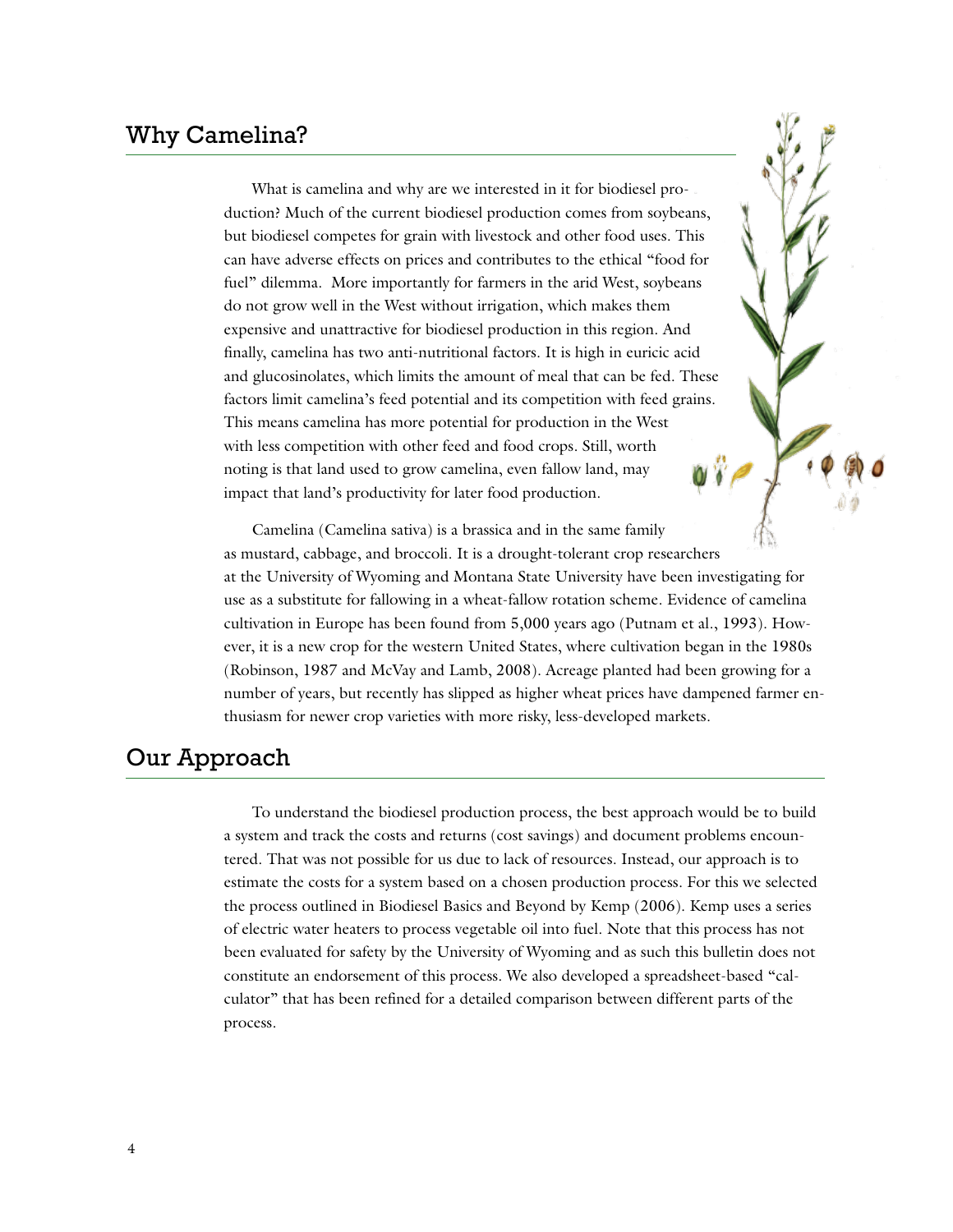Economic analyses of agricultural enterprises often consist of enterprise budgets to analyze the costs and returns from specific activities. The biodiesel system starts with planting camelina, followed by harvesting and crushing the seed (Figure 2). This results in two major products—camelina meal and oil. The meal is fed to livestock, and the oil is processed into biodiesel. Since the majority of the output of the process is meal (in terms of weight and volume), meal becomes the primary constituent and should be consumed as close to the point of production as possible to avoid transportation costs. Therefore, having enough animals locally to consume all the meal produced is essential and should be an investor's first concern.

Glycerin is a minor product that has an energy value comparable to cornstarch. Kemp classifies it as a waste product, but treated as described later, can be fed to livestock (Moriel et al, 2011).



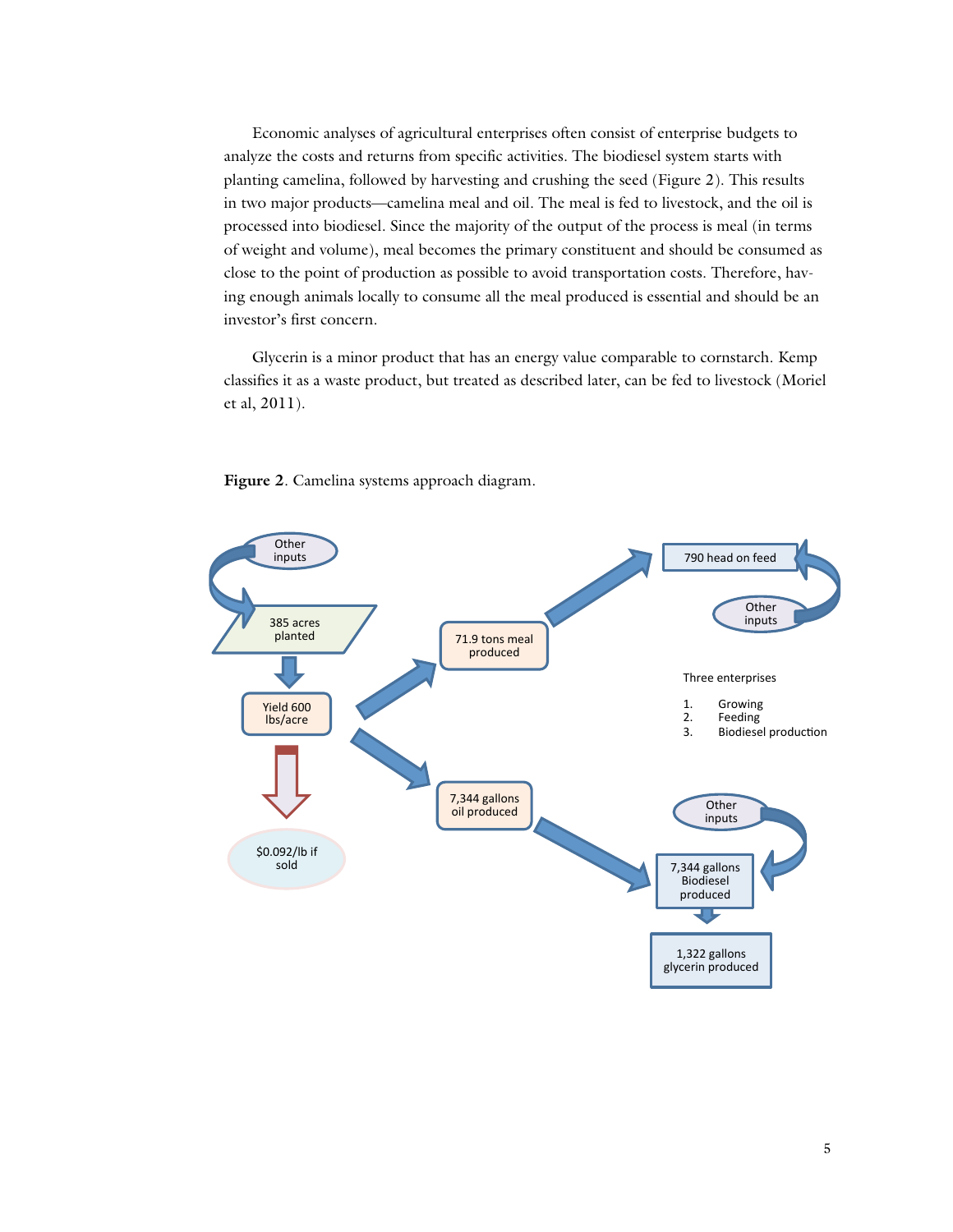It should also be noted that until November 2009, FDA regulations restricted camelina meal supplemental feeding to 2 percent of a dry matter ration for cattle. Camelina contains a level of erucic acid (4 to 5 percent, greater than the FDA's 2-percent limit for food consumption) and glucosinolates, which in tests on swine showed an increase in fat around the heart (Pilgeram et al., 2007). That restriction has now been raised to 10 percent for ruminants based on further research (FDA, 2009). Support for this level is also provided by Moriel et al. (2011).

We estimate the costs and returns of growing camelina on a model 4,400-acre dryland farm hypothetically located in Montana. The Montana location was used for two reasons: one, results from farmers and research at the Moccasin station supported this scale, and two, the spreadsheet crop budget used crop and input data from Montana locations. Research at the University of Wyoming has shown obtaining the same yields on dryland farms in southern Wyoming would be difficult. The model farm consists mainly of wheat/ fallow dryland crop land. Cropping costs and returns are evaluated using a spreadsheet program developed by Montana State University Extension (Griffith, 2010), which analyzes tillage types and cropping mix. The price of diesel fuel reflects the five-year average (2008-2012) Rocky Mountain region pre-tax diesel price of \$3.29 /gal (EIA, 2013). The camelina yield is set at 600 pounds per acre (lbs/ac), which is slightly above the 2008 Montana average yield of 546 lbs/ac (USDA, 2008). Long-term yield information does not exist. The price of camelina is set at the latest reported average Montana camelina price (2007) of \$9.18 per hundred weight (cwt) (USDA, 2008). Fertilizer and glyphosate prices have been updated to their 2012 prices (Note: There is no Roundup-Ready variety of camelina, but it is used to prepare the field). Other resource parameters have not been altered from the original.

These estimates are inputs to the spreadsheet calculator. This calculator uses economic information and assumptions from the growing and feeding enterprises and combines it with biodiesel production information. The calculator is designed to be adaptable to other types of oilseed crops as well. Production estimates for oil and meal are used in conjunction with prices for other comparable meal substitutes to generate a range of alternative feed costs to compare with the cost of camelina meal. Cost comparisons with camelina are important because the market for this oilseed is not well developed. Comparisons can be made between four different rations: substitute ration of one-half corn, one-half soybean meal, linseed meal, canola meal, and an estimate of growing and pressing costs for camelina. Due to a lack of existing price information, we use an estimated value of camelina meal based upon the average of the price of canola meal and linseed meal. Under this assumption, camelina meal is valued at \$0.119 /lb. Price data for camelina oil is also not available, so we use an implied price based on the estimated price of the meal and the growing costs for camelina with oil as a residual of the meal production process. Using this method, we arrive at an estimated \$3.09/gal for camelina oil.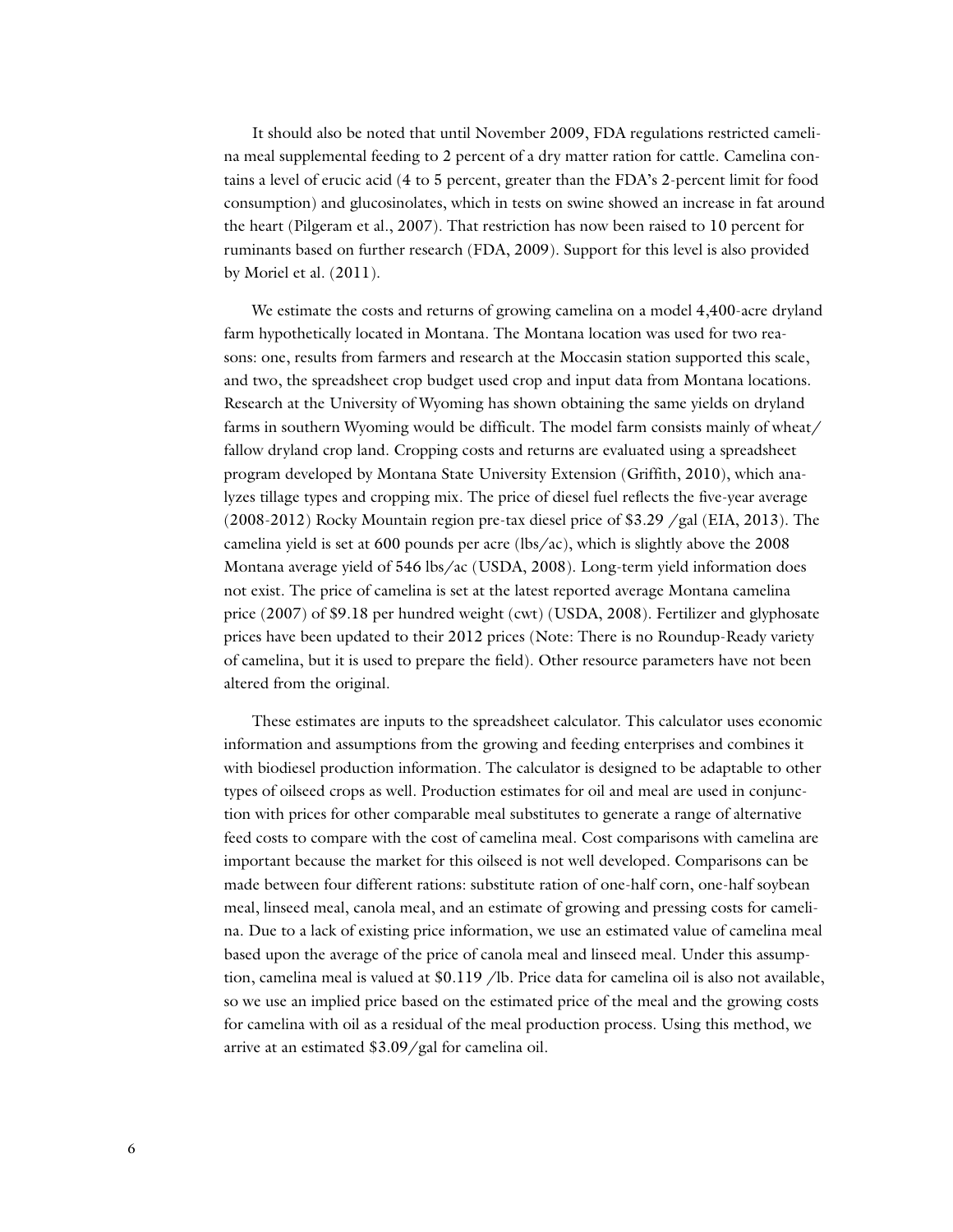

Camelina field outside Conrad, Montana.

Our model assumes a 20-year lifespan for the system. Press usage is adjusted so that the press would be used the maximum amount each year for its lifespan to be 20 years. Given these assumptions, the press would operate 68 days (24 hours per day) and crush 143,784 lbs per year.

We modeled the biodiesel production facility after Kemp (2006) in which 66-gallon water heaters process the oil in 50 gallon batches. A batch must settle overnight, so production capacity is limited to 50 gallons per day. At this rate, oil from an entire crop (385 acres), 7,344 gallons could potentially be processed into biodiesel in 147 batch/days (additional settling tanks could increase capacity but were not factored in). This would be a significant time requirement. Table 1 lists the equipment and costs derived from Kemp (2006).

Pressing costs are estimated by using nameplate data from the press. The press used in this project is a Kern Kraft, KK40F with a nameplate throughput capacity of 88 lbs per hour and a daily capacity of 2,112 lbs. We estimate electricity costs at \$0.09 kilowatt/ hours (kwh). Daily electricity consumption is estimated to be 38.4 kwh (24hrs X 1.6 kwh). We assume the average oil content of camelina is 34 percent and an average meal content of 66 percent. The mechanical pressing process assumes an 80-percent extraction rate. This results in actual oil yield of 27.2 percent, which accounts for 90 percent of planted acres harvested (see 'yield' section of Table 2).

Rinse water costs where not factored into the model. Rural producers will likely rely on well water, so pumping costs (in the form of electricity) will be the only cost incurred. However, it should be noted that a significant amount of rinse water may be needed that would produce a noticeable increase in electricity costs for the farm.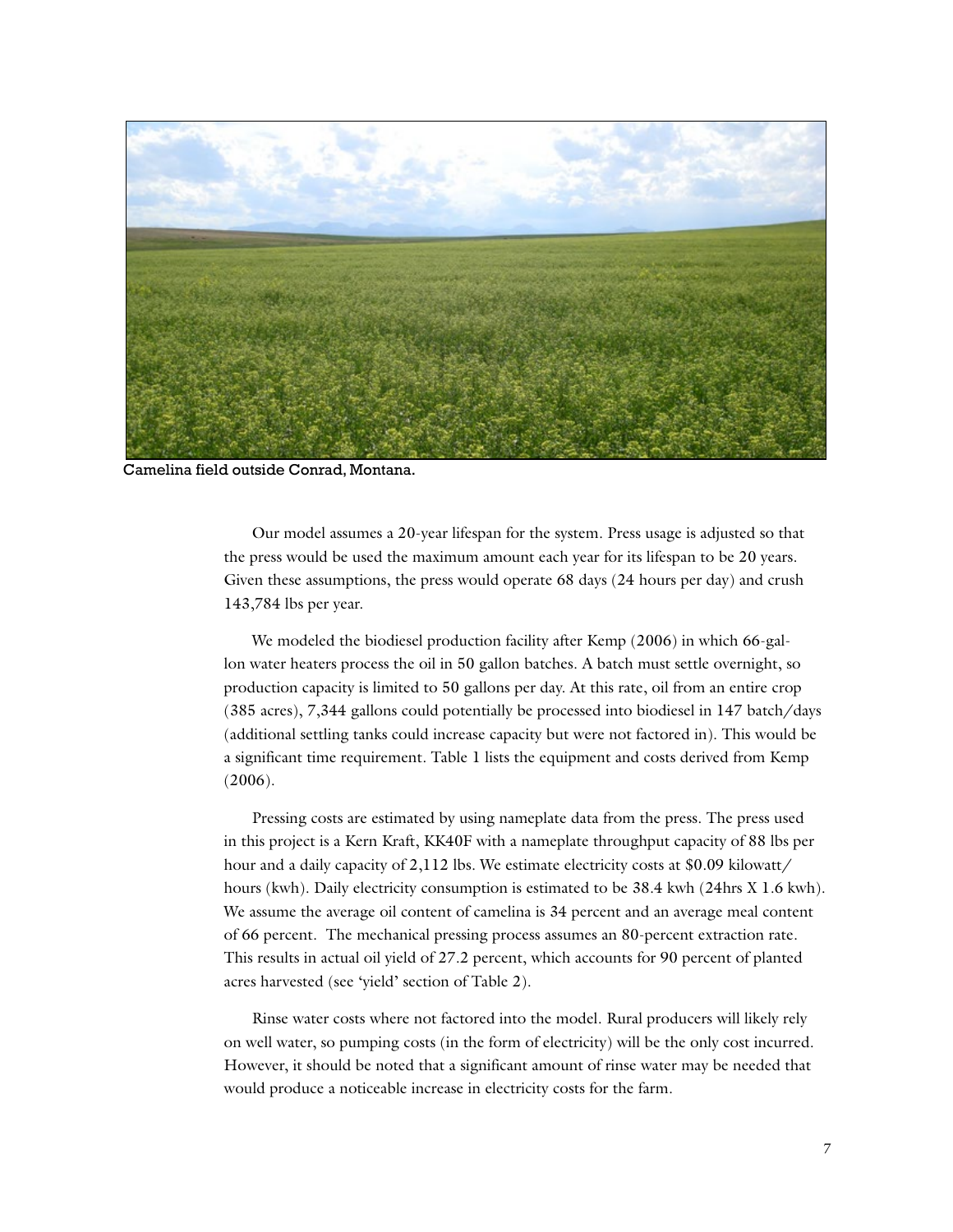**Table 1**. Biodiesel production facility equipment list and costs.

| A. PRODUCTION EQUIPMENT |                                                      |          |            |  |
|-------------------------|------------------------------------------------------|----------|------------|--|
| Qty                     | Item                                                 | Price/ea | Cost       |  |
| $\mathfrak{Z}$          | 66 gallon electric hot water heaters (@ \$467 ea)    | \$467.65 | \$1,402.95 |  |
| 1                       | 30 gallon mixing tank and stand (conical base)       | \$149.00 | \$149.00   |  |
| 1                       | 60 gallon wash tank and stand (conical base)         | \$175.00 | \$175.00   |  |
| 1                       | 300 gallon raw oil storage tank                      | \$249.00 | \$249.00   |  |
| $\bf{l}$                | 300 gallon biodiesel storage tank                    | \$249.00 | \$249.00   |  |
| 1                       | 40 gallon treated water storage tank                 | \$70.00  | \$70.00    |  |
| $\overline{4}$          | liquid pumps, $\frac{1}{2}$ hp @600gpm               | \$40.00  | \$160.00   |  |
| 1                       | reverse osmosis water purifying system (GE Merlin)   | \$390.00 | \$390.00   |  |
| 1                       | air/liquid condenser unit (estimated)                | \$200.00 | \$200.00   |  |
| 1                       | ventilator fan (Broan 701 cfm fan)                   | \$159.00 | \$159.00   |  |
| $\mathbf{1}$            | chemical mixer (Talboys lab stirrer explosion proof) | \$231.00 | \$231.00   |  |
| 1                       | water tank heater $(1,000 \text{ watt})$             | \$19.80  | \$19.80    |  |
| 1                       | small compressor (airbrush compressor like below)    | \$80.00  | \$80.00    |  |
| 1                       | air blower (airbrush compressor with variable speed) | \$80.00  | \$80.00    |  |
| $\mathbf l$             | chemical hand pump (barrel fuel type pump)           | \$24.99  | \$24.99    |  |
| 2                       | 2 inline oil filters (estimate)                      | \$30.00  | \$60.00    |  |
| $\mathbf{I}$            | 1 inline air filter                                  | \$7.99   | \$7.99     |  |
| 16                      | 3/4" ball valves                                     | \$12.73  | \$203.68   |  |
| 1                       | 3/4" reinforced nylon tubing (per 50 foot box)       | \$49.49  | \$49.49    |  |
| 20                      | 3/4" black mild steel pipe (per foot)                | \$2.50   | \$50.00    |  |
| $\mathbf l$             | 14 gauge electrical wire -Romex (per 250' roll)      | \$43.90  | \$43.90    |  |
| 1                       | electrical load center, 100 amp                      | \$49.00  | \$49.00    |  |
| 1                       | assorted fasteners and couplings (est.)              | \$100.00 | \$100.00   |  |
| $\bf{l}$                | digital probe thermometer                            | \$42.95  | \$42.95    |  |
|                         | Contingency cost (10 percent)                        | \$424.68 | \$424.68   |  |
|                         |                                                      |          | \$4,671.43 |  |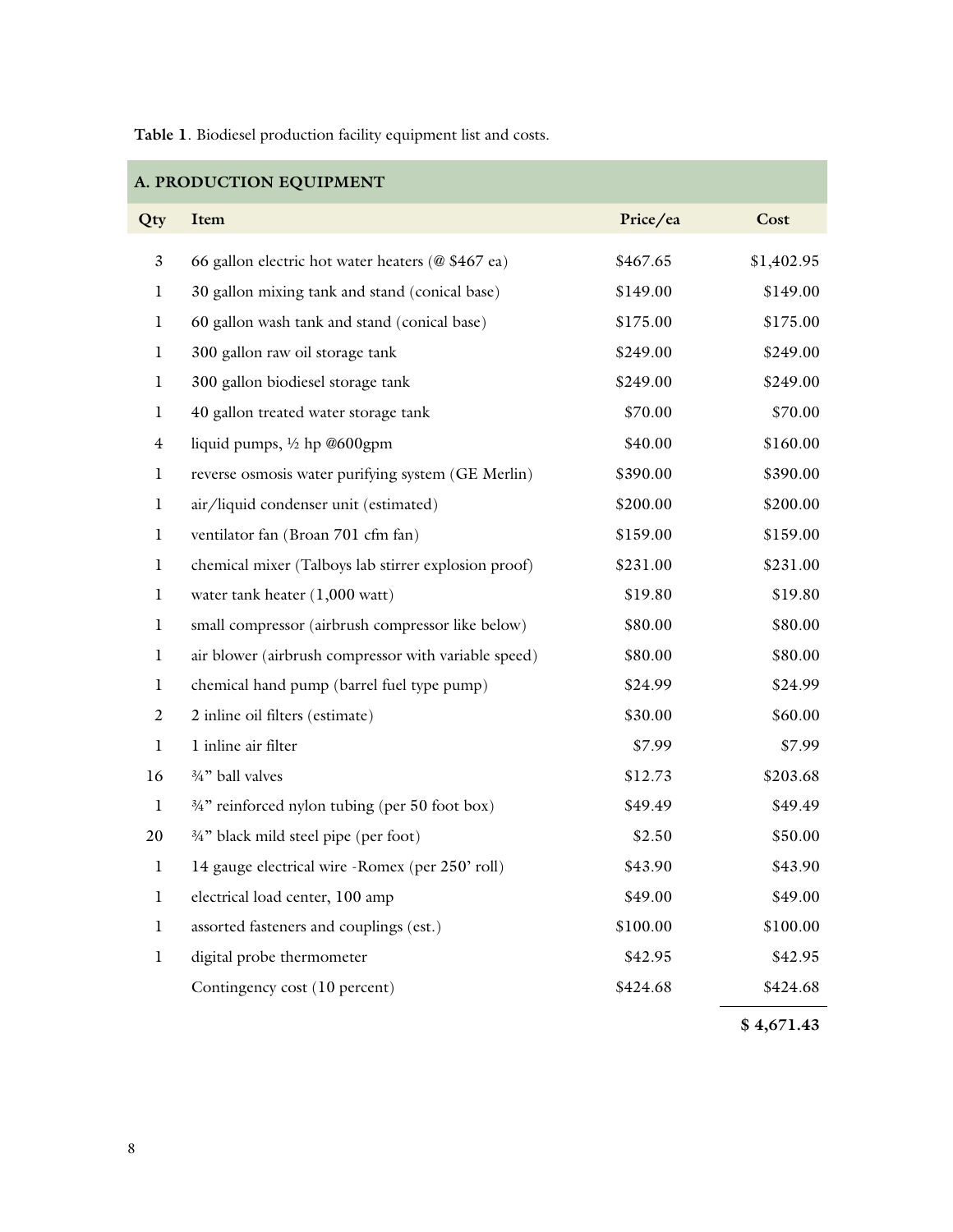|     | <b>B. TESTING AND SAFETY EQUIPMENT</b>            |          |          |
|-----|---------------------------------------------------|----------|----------|
| Qty | Item                                              | Price/ea | Cost     |
| 1   | fire extinguisher                                 | \$47.99  | \$47.99  |
| 1   | face shield                                       | \$13.86  | \$13.86  |
| 1   | nitrile gloves (pkg of 12)                        | \$19.80  | \$19.80  |
| 1   | eyewash flush kit                                 | \$14.49  | \$14.49  |
| 1   | first aid kit                                     | \$34.95  | \$34.95  |
| 1   | digital laboratory scale                          | \$89.99  | \$89.99  |
| 1   | hydrometer set (includes hydrometer and cylinder) | \$36.50  | \$36.50  |
| 2   | 250 ml beakers                                    | \$3.25   | \$6.50   |
| 1   | titration burette                                 | \$32.00  | \$32.00  |
| 1   | titration stand                                   | \$13.00  | \$13.00  |
| 1   | phenolphthalein reagent (1 oz.)                   | \$3.50   | \$3.50   |
| 1   | glycerol test kit                                 | \$0.00   | \$0.00   |
|     |                                                   |          | \$312.58 |

|     | C. STORAGE AND BLENDING TANKS     |              |         |
|-----|-----------------------------------|--------------|---------|
| Qty | Item                              | Capacity/gal | Cost    |
|     | Raw oil storage tank              | 1,000        | \$780   |
|     | Biodiesel (finished) storage tank | 500          | \$399   |
|     | Blended biodiesel tank            | 1,000        | \$780   |
|     | Petroleum diesel storage tank     | 1,000        | \$0     |
|     |                                   |              | \$1,959 |

Labor costs are not included in this analysis. We assume all labor in the system is supplied by the operator. No requirement for hired labor has been built-in to the calculator. The amount of labor expended in set-up and production is likely to vary significantly depending on the skills of the operators and how comfortable they are with plumbing and electrical work (A 220 volt hookup is required). We believed that trying to factor in labor would be purely speculative.

Therefore, we included labor in returns to management and capital, which is consistent with the Montana State University crop budget software (Griffith, 2010). However, we realize that set-up and operation labor would be a significant input and if valued would have significant negative impacts on the results.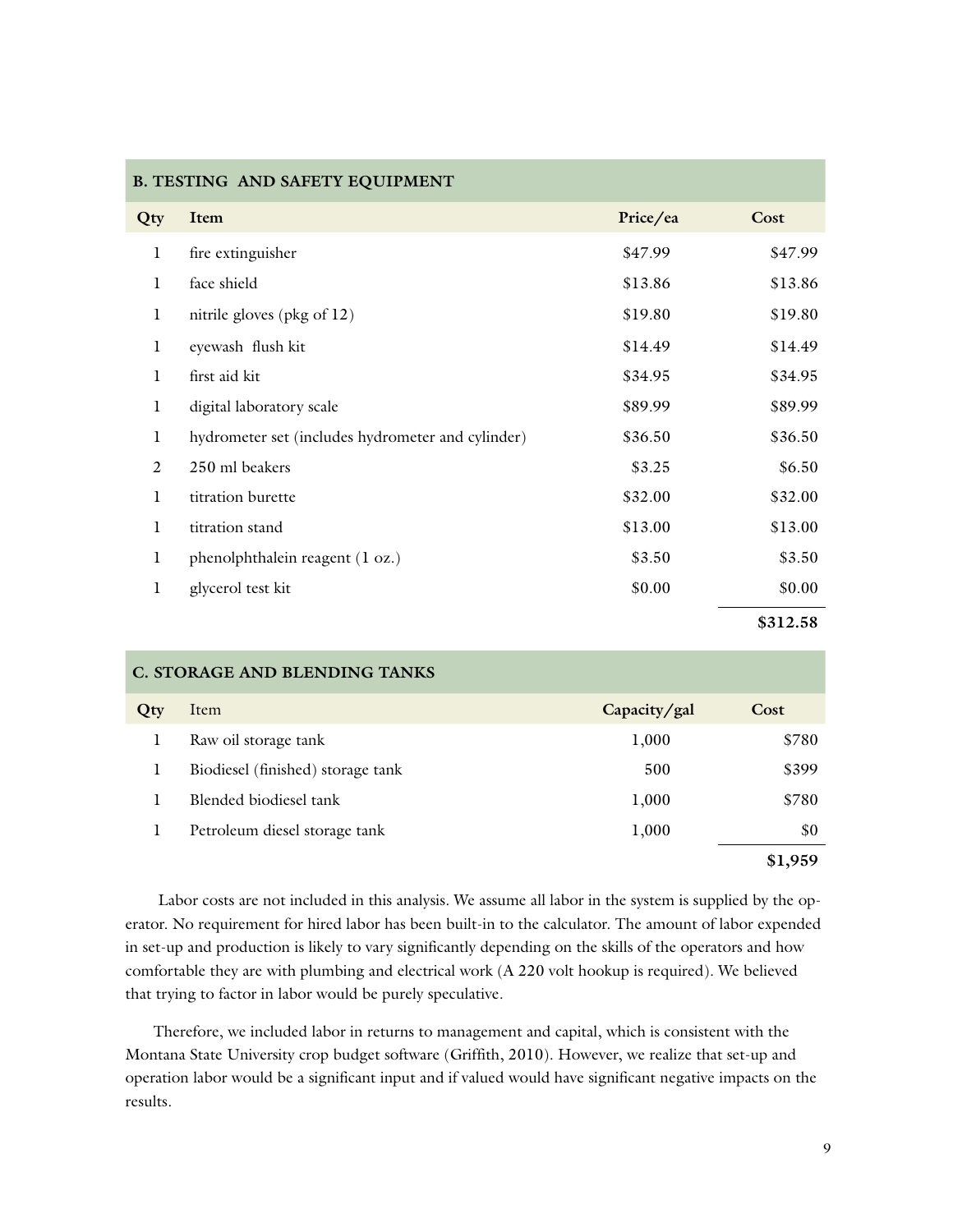The estimated start-up costs farmers face to produce biodiesel includes production equipment, the press, storage tanks, and testing and safety equipment (Table 2). The production of biodiesel involves the use of some hazardous and explosive chemicals (caustic soda and methanol). Quality control of the product is also essential for personal safety and to safeguard equipment. Therefore, the model includes costs for testing and first aid equipment.

|  |  |  | Table 2. Start-up capital summary. |
|--|--|--|------------------------------------|
|--|--|--|------------------------------------|

| <b>TOTAL ESTIMATED</b>         | <b>INDIVIDUAL</b> |
|--------------------------------|-------------------|
| Biodiesel production equipment | \$4,671           |
| Press cost                     | \$12,500          |
| Storage tanks                  | \$1,959           |
| Testing and safety equipment   | \$313             |
| Total estimated start-up costs | \$19,443          |

Table 3 shows the summary results for the growing, yield, and feeding portions of the model. Yield information shows how much meal and oil could be produced from the given acreage. Annual meal usage and oil yield are also shown. Camelina yields in Montana in 2008 ranged from 250 lbs/ac to more than 1,000 lbs/ac and averaged 615 lbs/ac. We chose to model 600 lbs/ac yield. Note that the actual percent of oil yielded is different from the amount of oil in the seed. This is because of the difference in the percentage of acres harvested over those planted as well as the use of a mechanical press, which leaves some oil in the meal. Also, there is moisture loss from the pressed meal. We used an average value of 5 percent moisture loss by weight in our meal calculations. In this scenario, the break-even operating yield for growing camelina is 669 lbs/acre.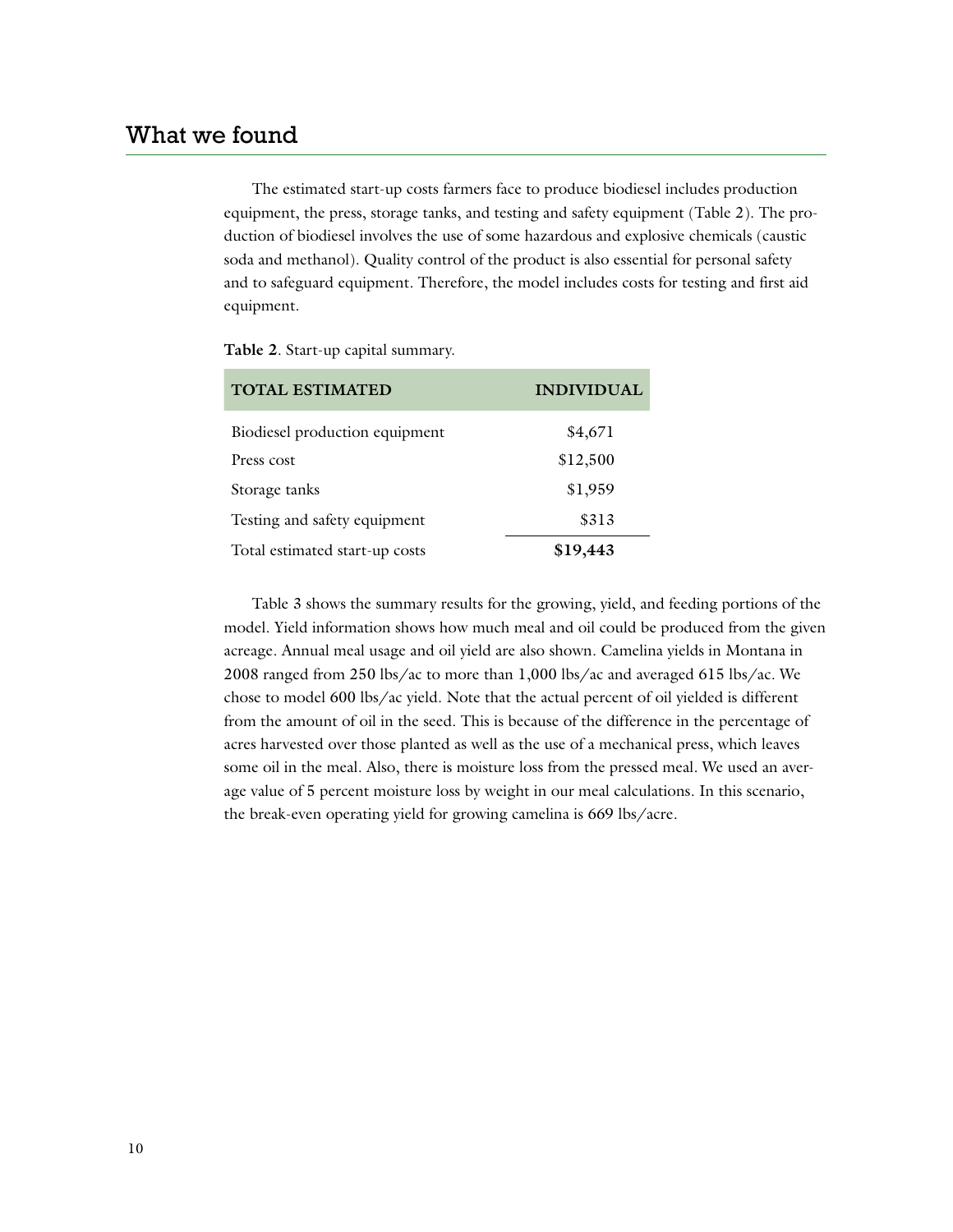**Table 3**. Camelina calculator annual growing, yield, and feeding results.

| <b>GROWING COSTS (\$/AC)</b>                 |              |
|----------------------------------------------|--------------|
| Gross revenue (@ \$0.0918lbs/ac)             | \$55.08      |
| Total operating costs                        | $-$ \$61.44  |
| Total ownership costs                        | $-$ \$46.22  |
| Total growing costs                          | $-$107.66$   |
| Returns over operating costs                 | $-$ \$6.36   |
| Returns over total costs                     | $-$ \$52.58  |
| <b>YIELD</b>                                 |              |
| Area of camelina planted                     | 385          |
| Area harvested (90%)                         | 346.5        |
| Yield                                        | $600$ lbs/ac |
| Total harvest                                | 207,900 lbs  |
| Percent oil                                  | 34           |
| Percent meal                                 | 66           |
| Percent of oil extracted                     | 80           |
| Actual percent oil yield                     | 27.2         |
| Total weight of oil                          | 56,549 lbs   |
| Total weight of meal (less 5% moisture loss) | 143,784 lbs  |
| Total volume of oil (@7.7lbs/gal)            | 7,344 gal    |
| Total weight of meal                         | 71.9 tons    |
| Total glycerol production                    | 1,322 gal    |
|                                              |              |

#### **Feeding**

| Feeding rate              | $2 \frac{\text{ls}}{\text{day}}$ |
|---------------------------|----------------------------------|
| Number of days on feed    | 90                               |
| Number of head on feed    | 790                              |
| Total consumption of meal | 142,200 lbs                      |
| Residual meal             | 1,584 lbs                        |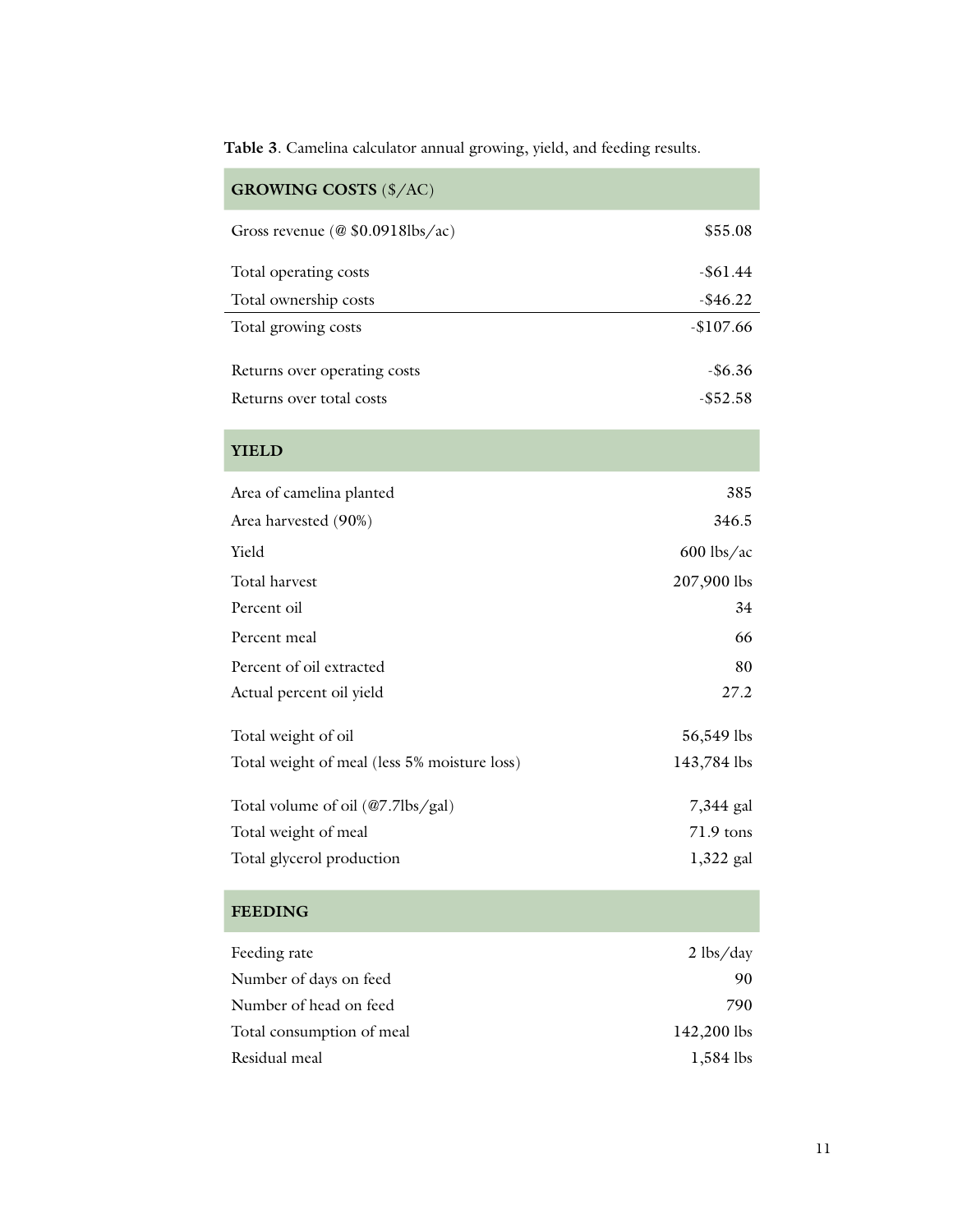

#### Ownership versus operation costs

There is often some confusion about ownership versus operation costs and when to include each. Operation (also called "variable") costs are costs that vary with each unit of production. For example, the amount of fertilizer used per acre will vary with the number of acres planted, or similarly, the amount of fuel used will vary with acreage and the number of passes.

Ownership or "fixed" costs are costs incurred by the business that do not vary or vary only slightly with production. For example, depreciation costs associated with machinery do not vary with the number of acres farmed (of course, you will have to buy bigger or more machinery if the size of your operation grows substantially). Property taxes are based on acreage but are considered an ownership cost since they must be paid whether the land is farmed or not.

> The model assumes cattle consume camelina meal as a protein supplement at the rate of 2 pounds per day for 90 days (winter feeding). For all the meal produced in a given year to be consumed, 790 cattle would need to be fed this ration. This means that it is all the more important for those interested in camelina to be sure to have a plan to handle the meal inventory before investing.

> Table 4 shows the summary financial results. Avoided costs are the amount of feed and petroleum diesel that the farmer does not have to buy. Using the five-year average pretax diesel fuel price of \$3.29/gal, farmers would not have to buy 7,344 gallons of diesel fuel (\$24,162). The larger savings comes from the cost savings for feed. Farmers save an estimated \$36,217 from feeding camelina meal, assuming an alternate 2-pound ration of one-half corn, one-half soybean meal at \$0.25 /lb. These two values added together result

|                            | <b>TOTAL</b><br><b>COSTS</b> | <b>OPERATING</b><br><b>COSTS ONLY</b> |
|----------------------------|------------------------------|---------------------------------------|
| Fuel costs avoided         | \$24,162                     | \$24,162                              |
| Feed costs avoided         | \$36,217                     | \$36,217                              |
|                            | \$60,379                     | \$60,379                              |
| Growing costs              | \$41,449                     | \$23,654                              |
| Biodiesel production costs | \$28,233                     | \$9,466                               |
|                            | \$69,682                     | \$33,121                              |
| Total est. cost or savings | $-$9,303$                    | \$27,258                              |

**Table 4**. Camelina calculator summary financial results.\*

*\*Assumes labor is included in returns to management and capital*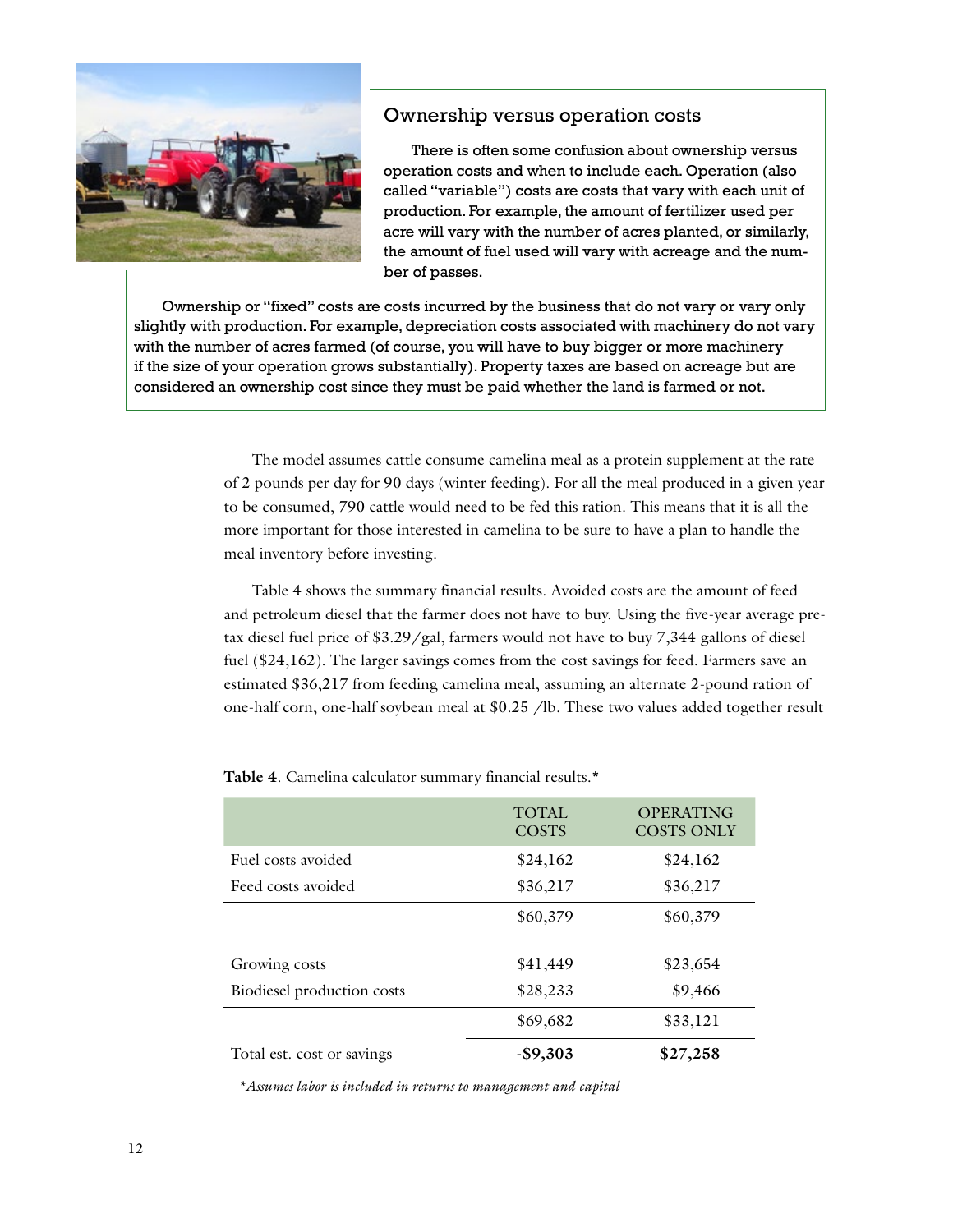in total estimated savings of \$60,379. The higher value in the process with the current price structure is from the avoided costs of livestock feed. Camelina feed costs are estimated to be 12 cents per pound. A 2-pound ration of camelina meal is only 1 cent less than the standard corn/soybean meal ration (\$0.244 for camelina versus \$0.252 for corn/soy ration). Yet, with the amount of feed consumed, there is still a \$569 savings from feeding camelina meal. From a production standpoint, thinking of this system as being centered on feed production with biodiesel as a by-product is more accurate.

Total annual costs are estimated by adding growing costs (\$41,449) and biodiesel production costs (\$28,233) for a total cost of \$69,682. Subtracting the avoided costs of fuel and feed (\$60,379) results in the net annual overall cost of the production system (-\$9,303). This number (not including labor) shows that the biodiesel production system is not economically feasible at the five-year average price of petroleum diesel. However, when evaluated from an "operating costs only" perspective, the overall savings/cost is \$27,258. This is because the ownership costs of growing and processing camelina are not accounted for in this perspective.

Table 5 illustrates unit production costs. Camelina oil feedstock is the primary constituent, followed by chemicals. Depreciation and annual maintenance are estimated at 5 percent of start-up costs (see Table 2). The 'operating costs only' columns differ from the 'total costs' columns in that camelina oil costs do not include the ownership costs associated with growing the crop nor is depreciation included. The cost of producing on-farm biodiesel from camelina is estimated to be \$3.84/gal.

|                                          | <b>TOTAL</b><br><b>COSTS</b> |            | <b>OPERATING</b><br><b>COSTS ONLY</b> |            |
|------------------------------------------|------------------------------|------------|---------------------------------------|------------|
|                                          | Per gallon                   | Per batch* | Per gallon                            | Per batch* |
| Camelina oil                             | \$3.09                       | \$155.00   | \$0.65                                | \$33.44    |
| <b>Chemicals</b>                         | \$0.45                       | \$11.12    | \$0.45                                | \$22.71    |
| Annual operating cost                    | \$0.03                       | \$1.69     | \$0.03                                | \$1.69     |
| Capital depreciation (5% of startup)     | \$0.13                       | \$7.00     | \$0.00                                | \$0.00     |
| Annual maintenance costs (5% of startup) | \$0.13                       | \$7.00     | \$0.13                                | \$6.62     |
| Total                                    | \$3.84                       | \$192.22   | \$1.29                                | \$64.45    |

**Table 5**. Camelina biodiesel unit costs of production.

*\*1 batch equals 50 gallons*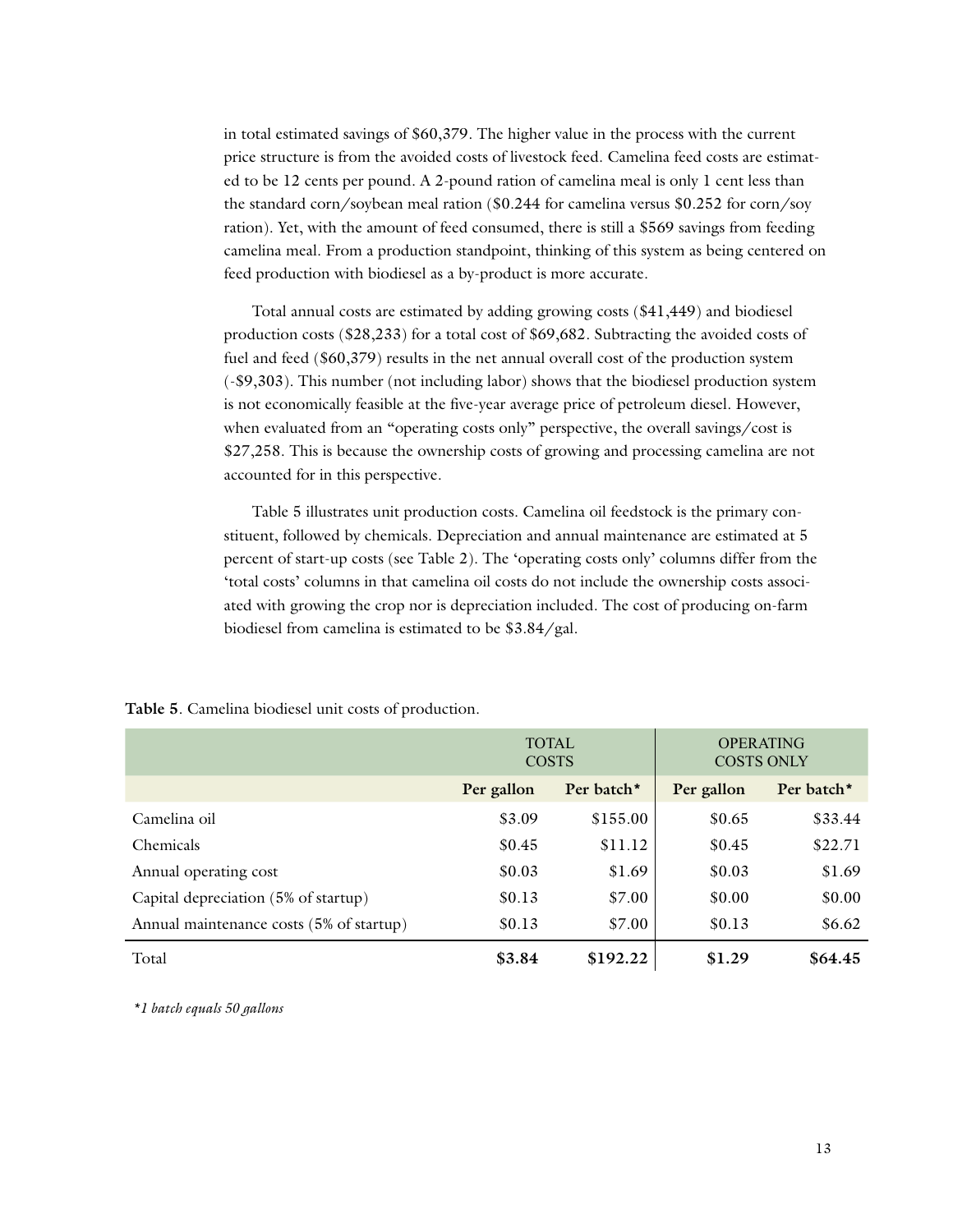

Camelina ready for harvest.



Camelina seed pods.



Camelina seed.

There are currently no farm-level subsidies for biodiesel. Subsidies in general came under increasing pressure from Congress in 2011. The \$1 per gallon biodiesel subsidy for blenders expired at the end of 2011 but has been reinstated until the end of 2013 (DOE, 2013). The outlook for future subsidies is clouded. The only potential government support for on-farm biodiesel production is the USDA Rural Energy for America Program. This is a competitive grant program that could provide up to 25 percent of the cost of equipment (USDA Rural, 2011).

 Glycerol is another by-product of the biodiesel production process. Glycerol, methanol, and catalyst are the residuals to biodiesel production. The process outlined by Kemp (2006) and used here includes a methanol recovery unit to reclaim and reuse as much methanol as possible. Kemp estimates that three pints per 50-gallon batch can be recovered using this method<sup>1</sup>. Yet even with a methanol recovery unit, the glycerol is not "refined" and has very little, if any, value unless the producers are close to a processing facility that can use this product. Some Internet sites promote glycerol from biodiesel production as a livestock feed. The authors caution that even with a methanol recovery unit the amount of methanol in the glycerol by-product is likely too high for livestock and is toxic. To be fed, the catalyst (either potassium or sodium hydroxide)

<sup>1</sup> Methanol recovery is problematic. Anecdotal evidence suggests this is hard to do, and the methanol recovered is of insufficient quality to be reused. We assume that recovered methanol is not reused.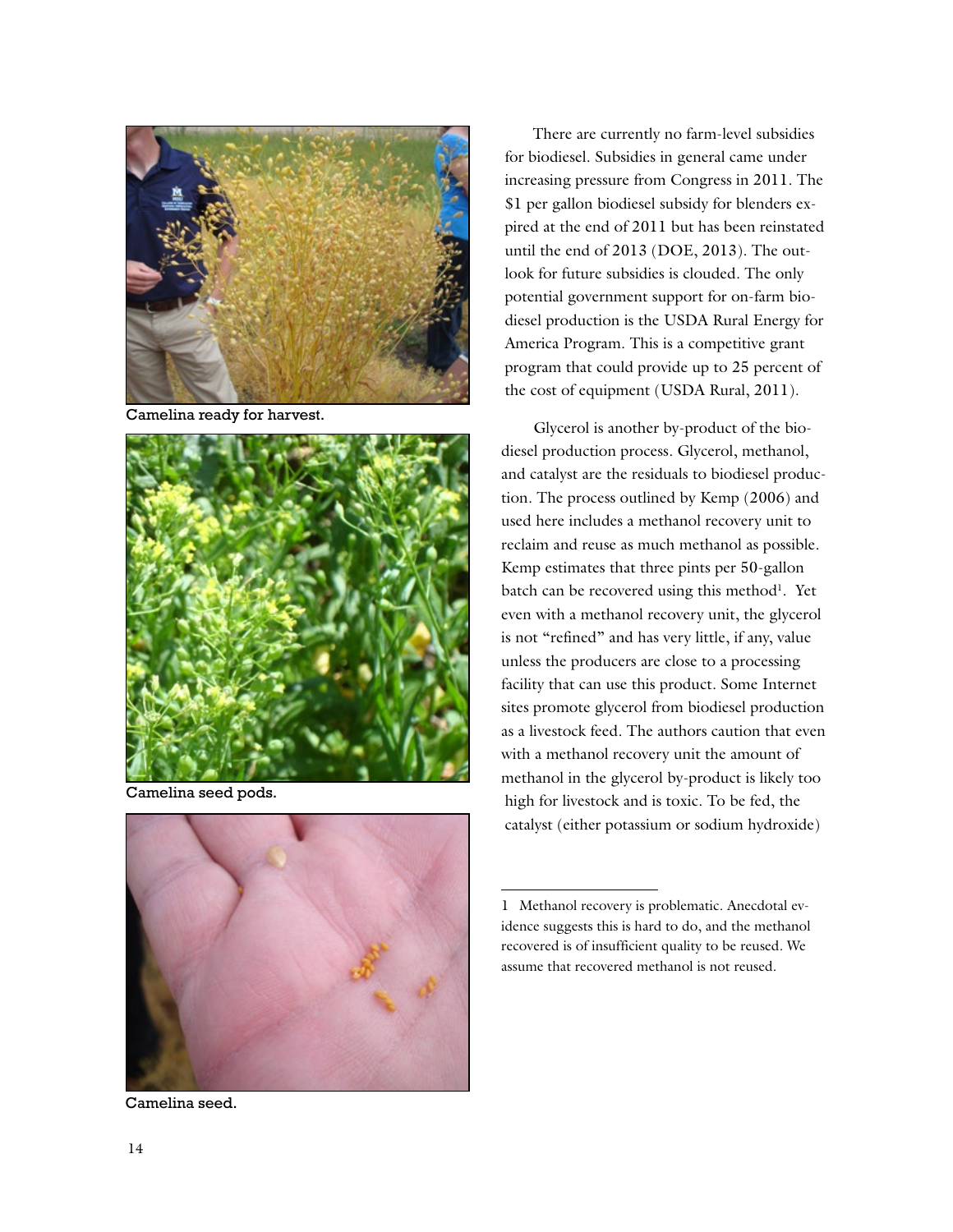must also be neutralized with vinegar and the glycerol left to stand for several days until any residual methanol has evaporated. We assign no value to glycerol in the model; instead, to avoid disposal issues, the glycerol is treated as described and fed. This process produces an estimated 1,322 gallons per year (see Table 3).

### Challenges

Perhaps the greatest challenge to biodiesel profitability is the opportunity cost of putting land into camelina when prices for other crops (especially wheat in our region) are above historic levels. Growing a marginal crop like camelina is hard to justify when profitability of more mainstream crops provides greater financial returns. Crop prices do fluctuate, and there may come a time when this difference is negligible. In general, however, camelina is probably best suited for marginal cropland where yields of camelina may be expected to be better than other competing crops.

 The per gallon (operating only) cost of \$1.29 could lead some to think that biodiesel production is profitable given today's diesel price. However, when ownership costs are included, the resulting \$3.84/gal production cost shows the enterprise is not profitable. Producers who normally only consider cash costs in production decisions would be wise to take a closer look at the ownership costs involved. Additionally, we assigned labor costs to returns to management and capital. A significant amount of operator time would likely be required to produce the amount of fuel estimated here, and these costs would likely add a significant amount to per unit production costs if factored in.

Since the current market for camelina is thin (low trading volumes and few trading hubs), having sufficient livestock resources (or access to them) to consume the meal is important, although this could change if the market matures. Our calculations show that at current meal and diesel fuel prices, camelina meal, and the role it plays in the capital flows of the system, plays a more central role than the oil.

The capital costs of setting up even a modest biodiesel production system are relatively large. The system designed for our project requires a significant investment of financial resources (\$19,443). Much of this cost is associated with the press. Informal conversations with a rural banker indicate that this type of enterprise would be difficult to finance under traditional terms. Therefore, having sufficient financial resources on hand would be required.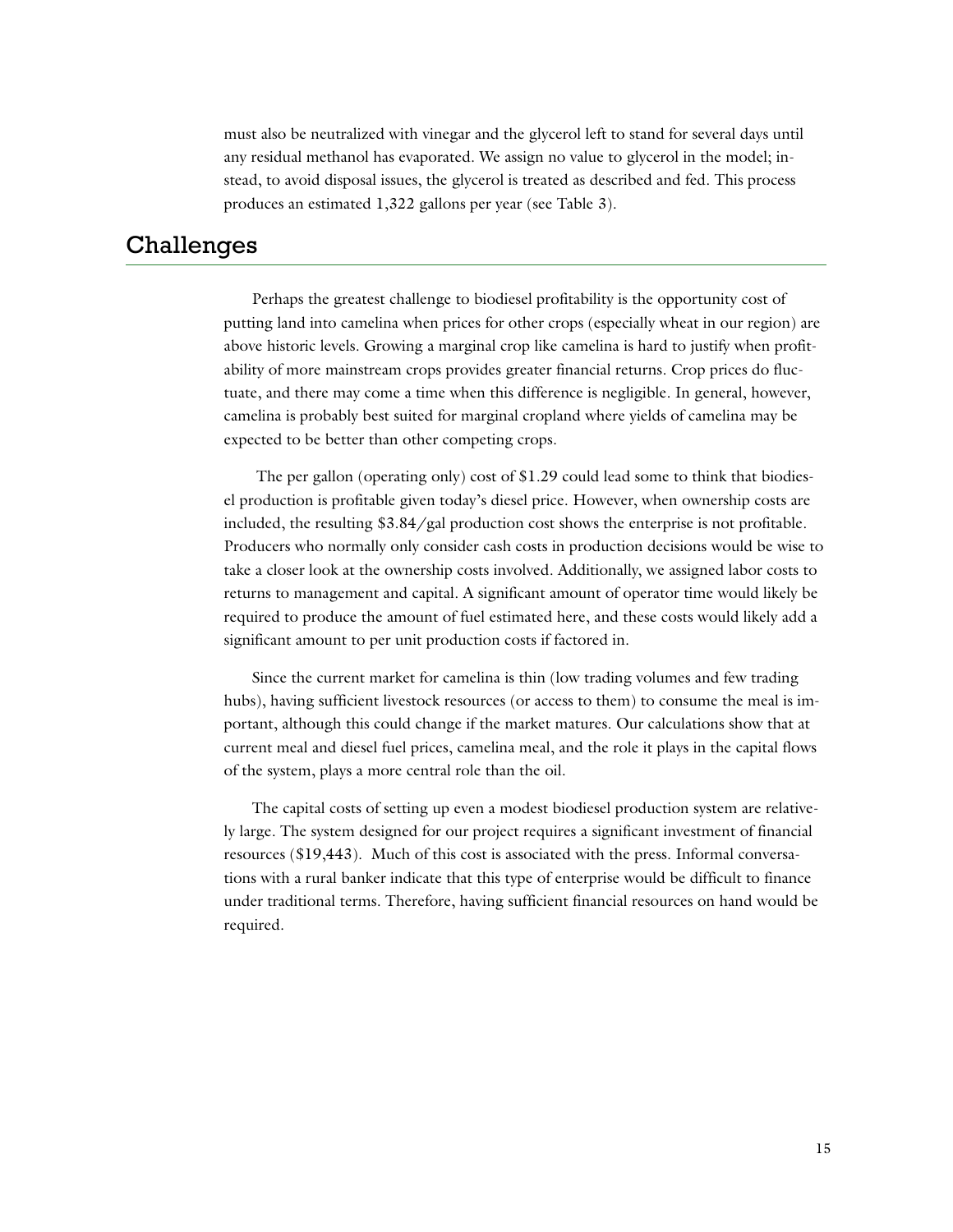People interested in on-farm biodiesel production often ask, "At what price (of petroleum diesel) should I start making my own fuel?" This is a more complicated question than it appears at first glance. There is no "one price" answer because there are so many variables to consider. Part of the answer depends on your risk profile; that is the value you put on having your own fuel supply and what you are willing to pay for it. If you believe fuel prices are going to be so high you will not be able to afford fuel or if you think that fuel will not be available, then you will likely put a high value on the ability to make your own fuel and not being dependent on conventional fuel supplies.

However, since mechanization has come to agriculture, there has never been a time when fuel has not been available in this country. Even during World War II with fuel rationing, fuel was made available to grow critical food supplies. The past may not represent the future, but it is an important indicator of the value society places on food production. Hopefully, scenarios such as this are not in our future.

For farmers more concerned with profitability, but who wish to explore more options for self-sufficiency, the decision whether or not to invest the land, labor, and capital into a biodiesel enterprise can be more thoroughly evaluated, but that answer is still not straightforward. In this bulletin, we have updated previous work from several years ago and found that the price of fertilizer<sup>2</sup> and fuel, two of the largest inputs, has increased dramatically. This has driven up production costs and the cost of producing on-farm camelina biodiesel. This means the price of on-farm produced biodiesel rises with the rise in price of petroleum diesel (since we assume farmers are using a B-20 blend of fuel) due to the other input prices dependency on the price of petroleum. Unless farmers stop using fertilizer, lubricants, and pesticide completely, it would be difficult to separate these costs.

We support other research in this area that concludes there is no single "trigger price" for economic viability (Kingwell and Plunkett, 2006). Rather, different producers will face different scenarios based on their production practices and prices that they face. Some preliminary work with our calculator shows that, when holding all costs static except the pre-tax petroleum diesel price of \$3.29/gal, on-farm biodiesel would break even at \$3.84/gal. However, as we have shown, when petroleum diesel prices rise, other input prices follow suite shifting the production price structure upward. In other words, there is significant price risk to achieving a break-even price for small producers. A break-even price for on-farm biodiesel likely converges at some point, but the price level at which producers would be willing to commit to investment is also likely higher than the \$3.84/gal price provided by the calculator. This is especially true given the current prices for crops, such as wheat and corn.

<sup>2</sup> Nitrogen fertilizer is made from natural gas. The market for fertilizer is global. The U.S. imported 50 percent of the nitrogen used in 2012. The recent increase in the amount of natural gas available in the U.S. due to advanced extraction technologies has had no impact on the price of fertilizer. Nitrogen fertilizer prices in 2012 were at all-time highs (USDA-ERS, 2012)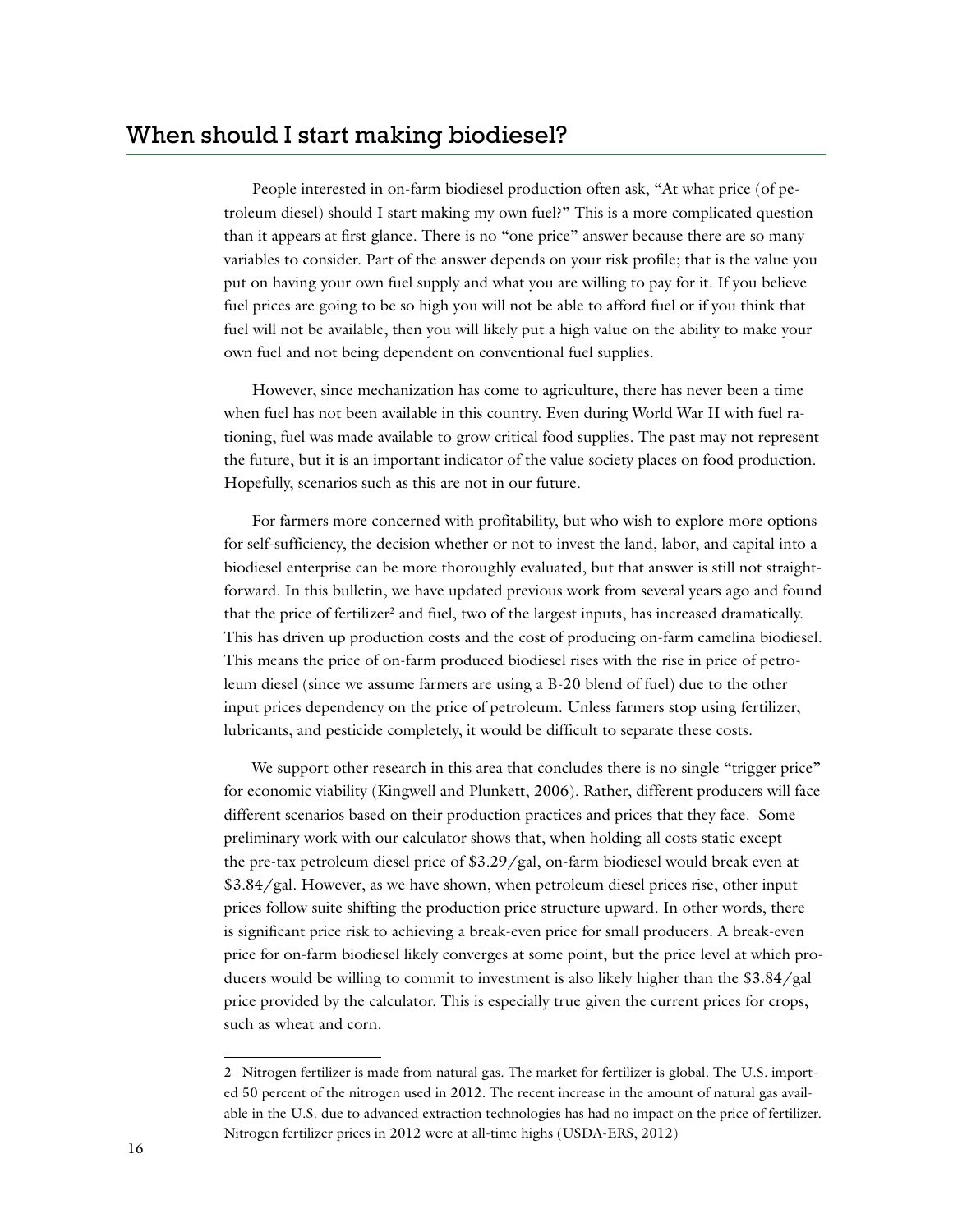

Camelina ready for harvest, Conrad, Montana.

Our model also supports Kingwell and Plunkett's contention that the key driver in the system is the feedstock price. The amount of meal produced makes it the primary component of the system. Lower price (cost) feedstocks increase the attractiveness of on-farm production. But opportunity costs of capital and depreciation in the production system, in most cases, would keep these costs from going low enough to support economically viable on-farm biodiesel production.

Additionally, recent high prices for grain and other oilseeds make camelina with its low returns less attractive. This is the opportunity cost paradox. Camelina is a low-cost feedstock for biodiesel, but most farmers will easily see that growing more high-value crops on their lands lead to higher returns and increased profitability.

From a purely financial perspective, on-farm biodiesel production from camelina is not economically feasible. This research serves to illustrate the premium producers would need to achieve their goals. However, we understand that economics is only one variable (albeit quite important) in the decision-making process. Those farmers concerned about access to fuel, volatile fuel prices, and the impact of petroleum diesel on the environment do have a choice. Biodiesel may have a place in a farmer's production system, but it will not come without a price.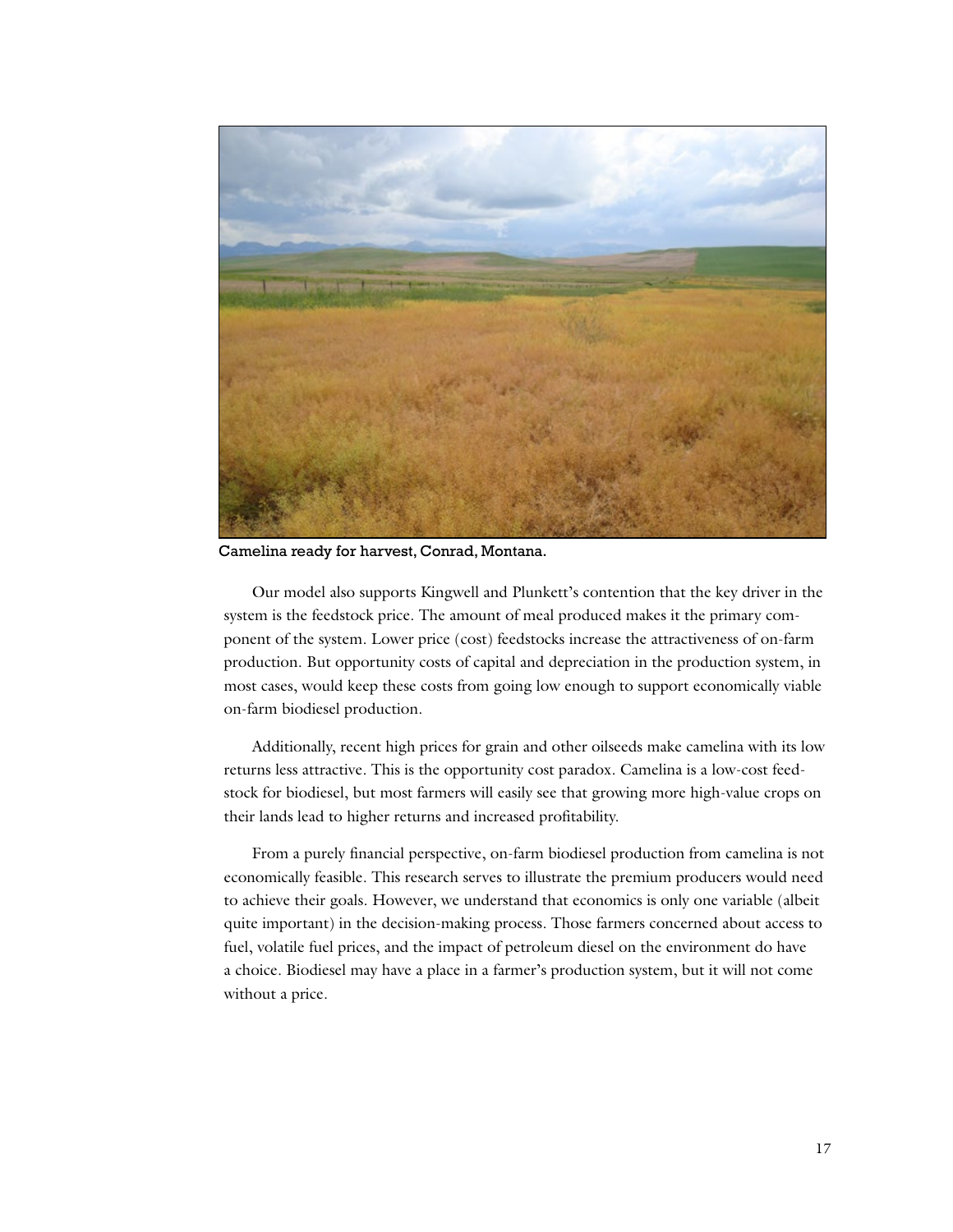Bender, Martin. 1999. Economic Feasibility Review for Community-Scale Farmer Cooperatives for Biodiesel. *Bioresource Technology* 70 (81-87).

Foulke, Thomas and Bret Hess. 2011. Dryland Camelina, A Systems Approach to On-Farm Feed and Fuel: Preliminary Results. In the *Proceedings of the 18th International Farm Management Congress*, ChristChurch, NZ. Will be available from: [http://www.ifmaonline.](http://www.ifmaonline.org/pages/congress.php) [org/pages/congress.php](http://www.ifmaonline.org/pages/congress.php) (accessed January, 2013).

Griffith, Duane. Montana State University Extension. *Analyze the Economics of Tillage Systems and Crop Mix*. An Excel workbook. Available from [www.montana.edu/extensionecon/software/EnergyImpactOnAg.swf](http://www.montana.edu/extensionecon/software/EnergyImpactOnAg.swf) (accessed January, 2013).

Kemp, William H. 2006. *Biodiesel: Basics and Beyond, A Comprehensive Guide to Production and Use for the Home and Farm*. Aztext Press. Tamworth, Ontario, Canada.

Kingwell, Ross and Brad Plunkett. 2006. *Economics of On-farm Biofuel Production*. Invited paper presented at the conference, Bioenergy and Biofuels. February 2006. Perth, Australia. Available from: [http://wwwtest.agric.wa.gov.au/objtwr/imported\\_assets/con](http://wwwtest.agric.wa.gov.au/objtwr/imported_assets/content/sust/biofuel/200603_bfonfarmeconomics.pdf)[tent/sust/biofuel/200603\\_bfonfarmeconomics.pdf](http://wwwtest.agric.wa.gov.au/objtwr/imported_assets/content/sust/biofuel/200603_bfonfarmeconomics.pdf) (accessed, January, 2013).

McVay, K.A. and P.F. Lamb. 2008. *Camelina Production in Montana*. Montana State University Extension. Bozeman, Montana. MT200701Ag revised 3/08. Available from: <http://msuextension.org/publications/AgandNaturalResources/MT200701AG.pdf>. (accessed June, 2010).

Moriel, P., V. Nayigihugu, B. I. Cappellozza, E. P. Goncalves, J. M. Krall, T. Foulke, K. M. Cammack and B. W. Hess. Camelina Meal and Crude Glycerin as Feed Supplements for Developing Replacement Beef Heifers. *Journal of Animal Science*. 89:4314-4324 August, 2011. <http://www.journalofanimalscience.org/content/89/12/4314>

Pilgeram, Alice L.,David C. Sands, Darrin Boss, Nick Dale, David Wichman, Peggy Lamb, Chaofu Lu, Rick Barrows, Matthew Kirkpatrick, Brian Thompson, and Duane L. Johnson. 2007.

Camelina Sativa, A Montana Omega-3 and Fuel Crop. Reprinted from*: Issues in New crops and New Uses*. J. Janick and A. Whipkey (eds). ASHS Press, Alexandria, VA. Available from:<http://www.hort.purdue.edu/newcrop/ncnu07/pdfs/pilgeram129-131.pdf>. (accessed: January, 2013).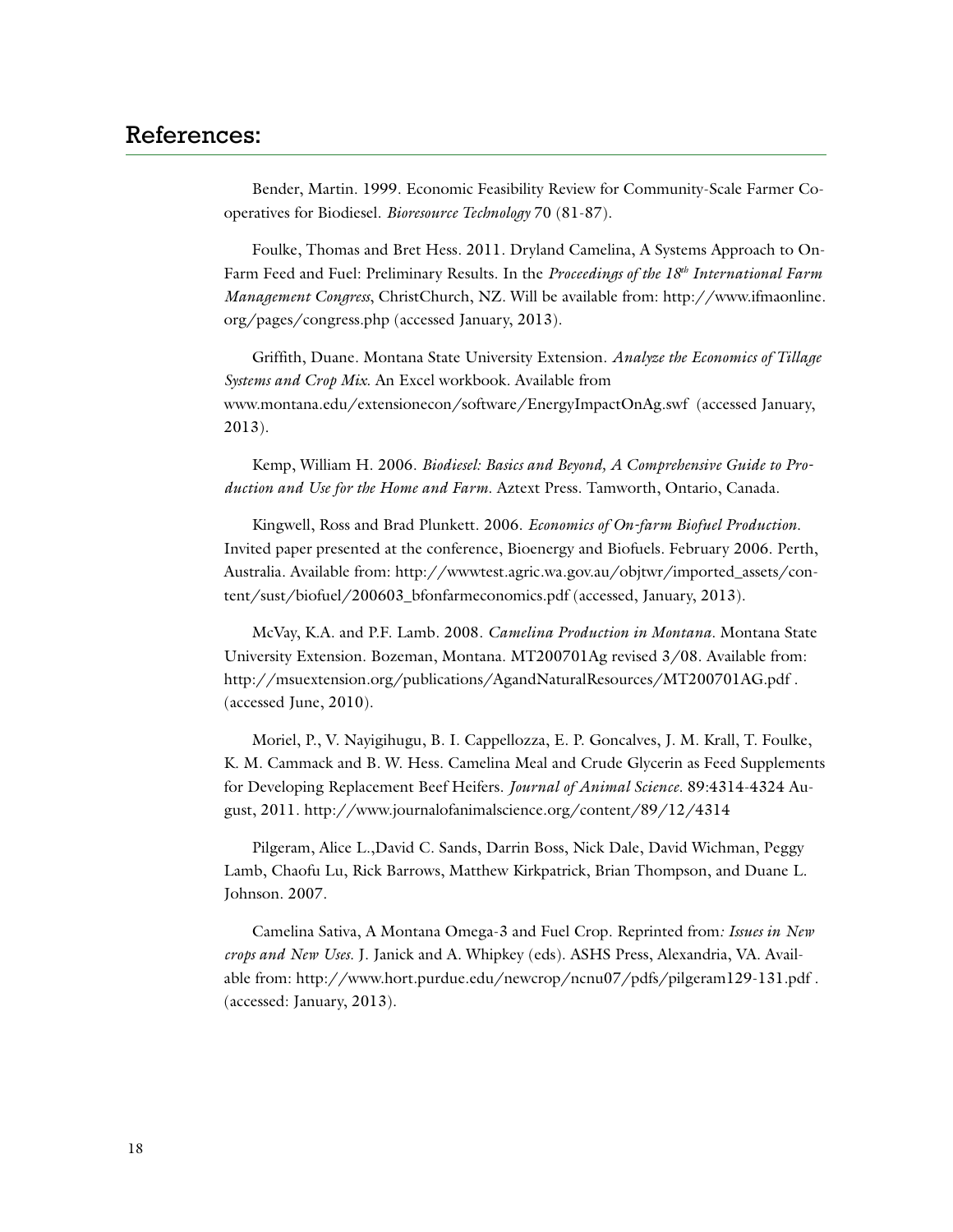Putnam, D.H., J.T. Budin, L.A. Field, and W.M. Breene. 1993. *Camelina: A promising low-input oilseed*. p. 314-322. In: J. Janick and J.E. Simon (eds.), New crops. Wiley, New York. Available from: [http://www.hort.purdue.edu/newcrop/proceedings1993/v2-](http://www.hort.purdue.edu/newcrop/proceedings1993/v2-314.html) [314.html](http://www.hort.purdue.edu/newcrop/proceedings1993/v2-314.html) (accessed: January, 2013).

Robinson, Robert G. Camelina: A useful Research Crop and a Potential Oilseed Crop. University of Minnesota, Minnesota Agricultural Experiment Station. Station Bulletin 579-1987 (Item No. AD-SB-3275). 1987.

Sawyer, Erin. 2007. *The Feasibility of On-farm Biodiesel Production*. University of Saskatchewan Department of Economics Project on Organic Agriculture. [http://organic.](http://organic.usask.ca/reports/Biodiesel%20draft.pdf) [usask.ca/reports/Biodiesel%20draft.pdf](http://organic.usask.ca/reports/Biodiesel%20draft.pdf) . (accessed: January, 2013).

United State Department of Agriculture, National Agricultural Statistics Service. 2010. *Camelina Acreage, Yield and Production, Montana, USA*. [http://www.nass.usda.gov/Statistics\\_by\\_State/Montana/Publications/crops/camelayp.](http://www.nass.usda.gov/Statistics_by_State/Montana/Publications/crops/camelayp.htm) [htm](http://www.nass.usda.gov/Statistics_by_State/Montana/Publications/crops/camelayp.htm) Last updated: April 8, 2010. (accessed: January, 2013).

United States Department of Agriculture. National Agricultural Statistics Service. 2009. *The 2007 Census of Agriculture. Table 11 inventory of Cattle and Calves, 2002 and 2007*. [http://www.agcensus.usda.gov/Publications/2007/Full\\_Report/Volume\\_1,\\_](http://www.agcensus.usda.gov/Publications/2007/Full_Report/Volume_1,_Chapter_2_US_State_Level/st99_2_011_011.pdf) [Chapter\\_2\\_US\\_State\\_Level/st99\\_2\\_011\\_011.pdf](http://www.agcensus.usda.gov/Publications/2007/Full_Report/Volume_1,_Chapter_2_US_State_Level/st99_2_011_011.pdf) . (accessed: January, 2013).

United States Department of Agriculture. Economic Research Service. *Fertilizer Use and Markets*. Page updated 08 November, 2012. [http://www.ers.usda.gov/topics/](http://www.ers.usda.gov/topics/farm-practices-management/chemical-inputs/fertilizer-use-markets.aspx) [farm-practices-management/chemical-inputs/fertilizer-use-markets.aspx](http://www.ers.usda.gov/topics/farm-practices-management/chemical-inputs/fertilizer-use-markets.aspx) (accessed June, 2013)

United States Department of Agriculture. Rural Development. Business and Cooperative Assistance. *Section 9007: Rural Energy for America Program*. [http://www.rurdev.usda.gov/BCP\\_ReapResEei.html.](http://www.rurdev.usda.gov/BCP_ReapResEei.html) (accessed January, 2013)

United States Department of Energy. Energy.gov. Alternative Energy Data Center: <http://www.afdc.energy.gov/laws/law/US/396>. (accessed: May, 2013)

United States Department of Energy, Energy Information Administration. Diesel fuel price. Website: <http://www.eia.doe.gov/emeu/ebr/ebrcop.html> (accessed January, 2013).

United States Department of Health and Human Services, Food and Drug Administration, Division of Animal Feeds, Center for Veterinary Medicine. 2009. Personal communication from Director Sharon A. Benz, Ph.D. to Ms. Vickie Forster, Principal, Forster and Associates Consulting, LLC. Dated November 9, 2009.